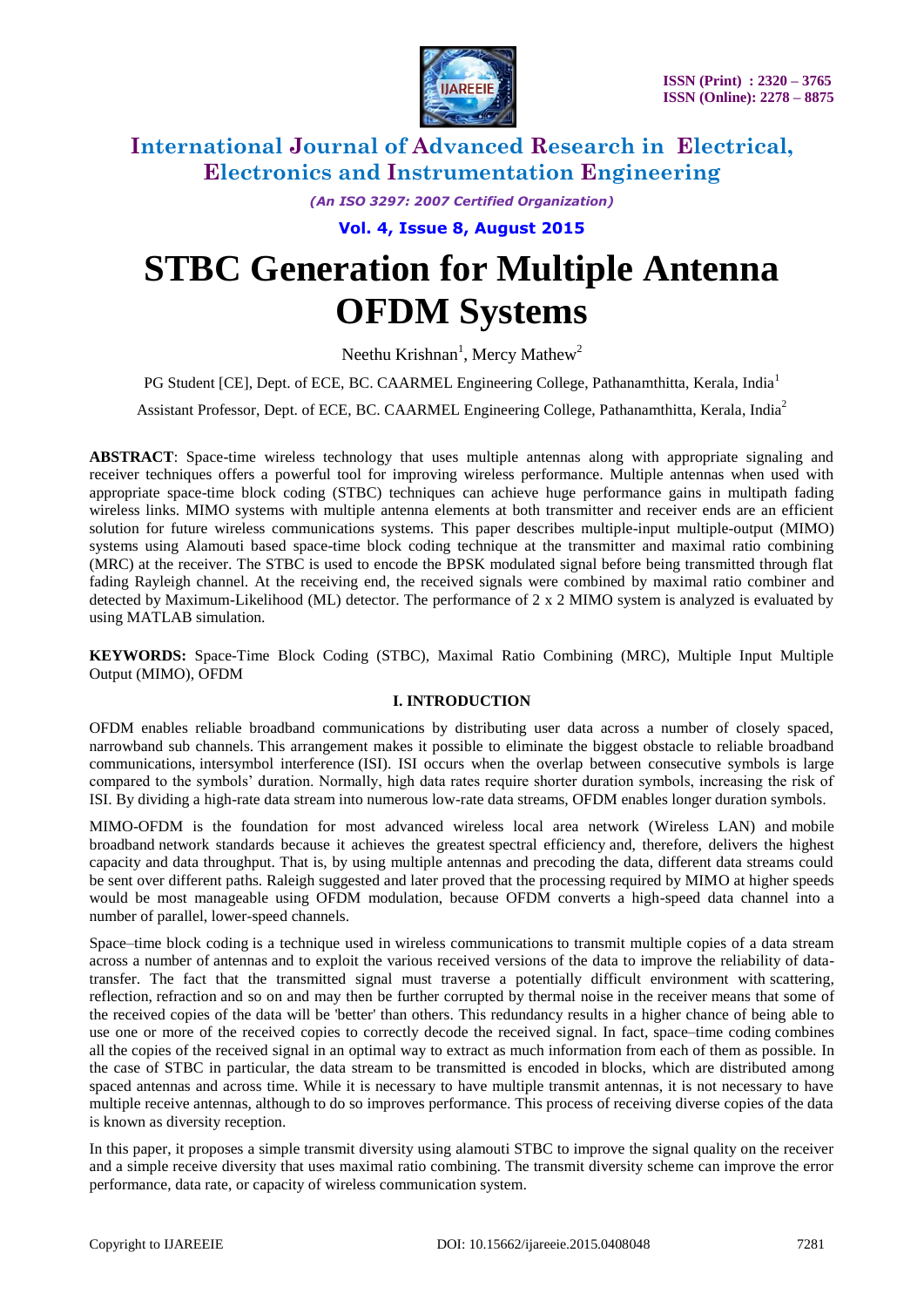

*(An ISO 3297: 2007 Certified Organization)*

#### **Vol. 4, Issue 8, August 2015**

#### **II. SYSTEM MODEL**

We consider a multiple antenna wireless communication system which is equipped with 2 transmits and 2 receive antennas. The block diagram of such a communication system is depicted in Fig 1. The binary input data stream is first modulated and mapped to a sequence of modulation symbols. After that alamouti space time encoder encode these symbols. Then these are subjected to Inverse Fast Fourier Transform (IFFT) for baseband OFDM modulation. The IFFT operation converts the frequency-domain signal to a time-domain signal. To prevent overlapping of the data at the receiver, Cyclic Prefix (CP) is inserted. Then data passed through Rayleigh fading channel.



Fig 1: Alamouti space time block coded MIMO OFDM system

At the receiver basically the reverse operation to the transmitter is performed. The signal is received by two receiving antennas. The received signals are first combined by a linear combiner. After that the cyclic prefix is removed. Then the signal is demodulated by an FFT demodulator The FFT operation converts the received time-domain signal back to the frequency domain and then sent to the maximum likelihood detector where the decision rules are applied. The detected signal is then fed to the demodulator. The demodulator gives the original information which is transmitted.

#### **III. ALAMOUTI SCHEME**

Alamouti scheme is the basis of the space time coding technique. Alamouti system is one of the first space time coding schemes developed for the MIMO systems which take advantage out of the added diversity of the space direction. We can use this diversity to get a better bit error rate. At the transmitter side, a block of two symbols is taken from the source data and sent to the modulator. Afterwards, the Alamouti space-time encoder takes the two modulated symbols, in this case  $x_1$  and  $x_2$  creates an encoding matrix X where the symbol and are planned to be transmitted over two transmit antennas in two consecutive transmit time slots. The data are constructed as a matrix which has its rows equal to the number of the transmit antennas and its columns equal to the number of the time slots required to transmit the data. Here the symbol  $*$  represents the complex conjugate. Therefore,  $x_1^*$ , is the complex conjugate of  $x_1$ . The encoder outputs are transmitted in two consecutive transmission periods from the two transmit antennas. In the first transmission period, the signal  $x_1$  is transmitted from antenna one and the signal  $x_2$  is transmitted from antenna two, simultaneously. In the second transmission period, the signal  $-x_2^*$  is transmitted from antenna one and the signal  $x_1^*$  is transmitted from antenna two. At the receiver side, when signals are received, they are first combined and then sent to the maximum likelihood detector where the decision rules are applied. Space-time block codes were designed to achieve the maximum diversity order for the given number of transmit and receive antennas subject to the constraint of having a simple linear decoding algorithm. This has made space-time block codes a very poplar scheme and most widely used. A block diagram of the alamouti space time encoder is shown in Fig.2.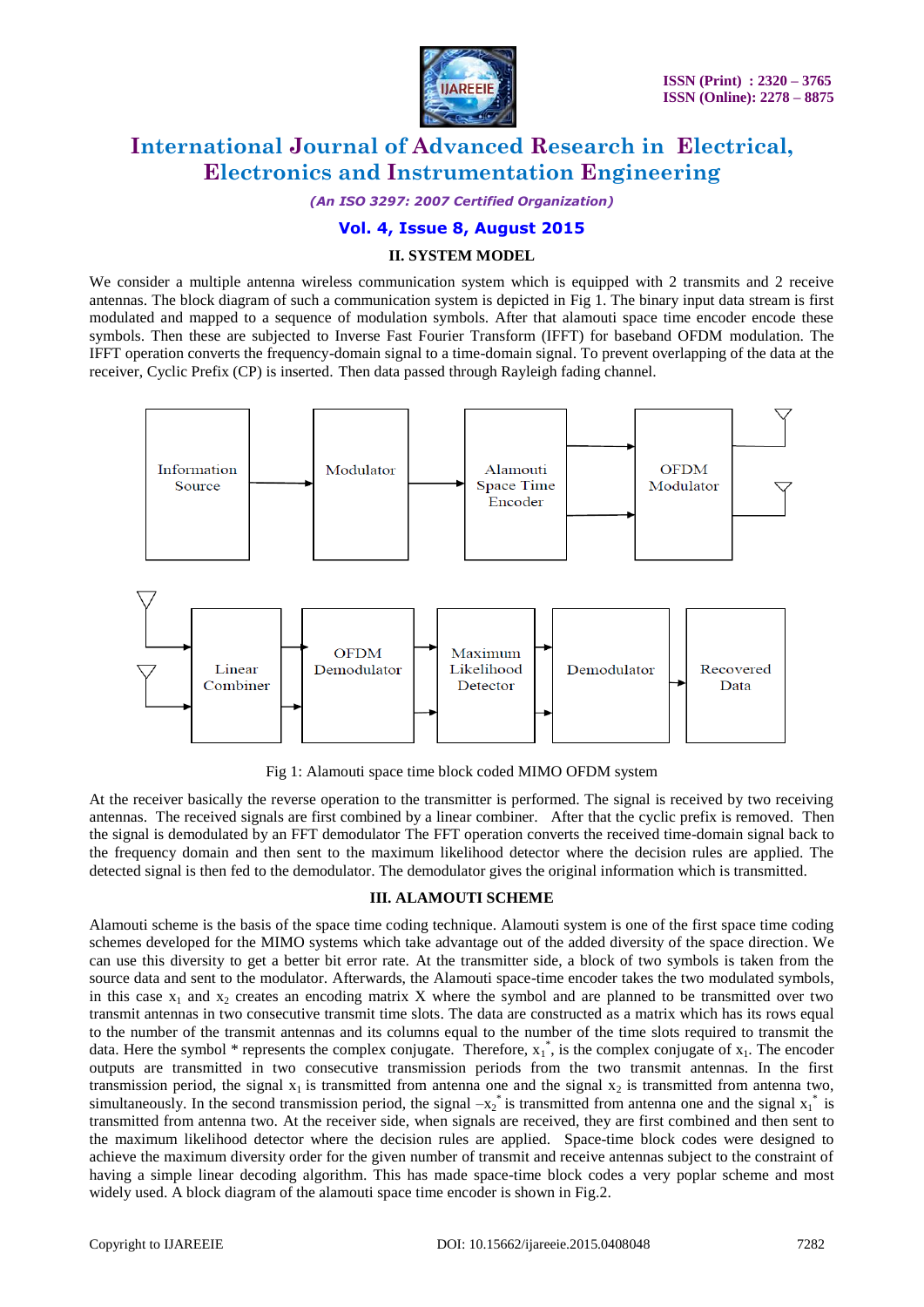

*(An ISO 3297: 2007 Certified Organization)*

**Vol. 4, Issue 8, August 2015**



Fig. 2: Alamouti Space-Time Encoder.

#### **IV. OFDM**

OFDM is an efficient technique for transmitting data over frequency selective channels. The main idea behind OFDM is to divide a broadband frequency channel in to a few narrowband sub-channels. By making all sub-channels narrowband, they experience almost flat fading, which makes equalization very simple. To obtain a high spectral efficiency the frequency response of the sub-channels are overlapping and orthogonal, hence the name OFDM. This orthogonality can be completely maintained, even though the signal passes through a time dispersive channel, by introducing a cyclic prefix. There are several versions of OFDM but we focus on systems using such a cyclic prefix.

A cyclic prefix is a copy of the last part of the OFDM symbol which is prepended to the transmitted symbol. This makes the transmitted signals periodic, which plays a decisive roll in avoiding intersymbol and inter carrier interference Two difficulties arise when the signal is transmitted over a dispersive channel. One difficulty is that channel dispersion destroys the orthogonality between subcarriers and causes inter carrier interference (ICI). In addition, a system may transmit multiple OFDM symbols in a series so that a dispersive channel causes intersymbol interference (ISI) between successive OFDM symbols. The insertion of a silent guard period between successive OFDM symbols would avoid ISI in a dispersive environment but it does not avoid the loss of the subcarrier orthogonality. To avoid Inter Symbol Interference (ISI) due to the channel delay spread, a few Cyclic Prefix (CP) symbols are inserted in the block. Basically, the last samples of the block are duplicated in front of the block as the cyclic prefix. This cyclic prefix both preserves the orthogonality of the subcarriers and prevents ISI between successive OFDM symbols. Though the CP slightly reduces spectral capacity by consuming a small percentage of the available bandwidth, the elimination of ISI makes it an exceedingly worthwhile tradeoff. These cyclic prefix samples are removed at the receiver. Then, a Fast Fourier Transform (FFT) is utilized at the receiver to recover the block of received symbols.

#### **V. MAXIMAL RATIO COMBINING**

The Fig. 3 shows maximal ratio combining scheme with two transmit and two receive antennas. In maximal ratio combining (MRC), the signals received from multiple paths are weighted according to their individual signal voltage to noise power ratios and then summed.



Fig. 3: MRC scheme with two transmit and two receive antennas.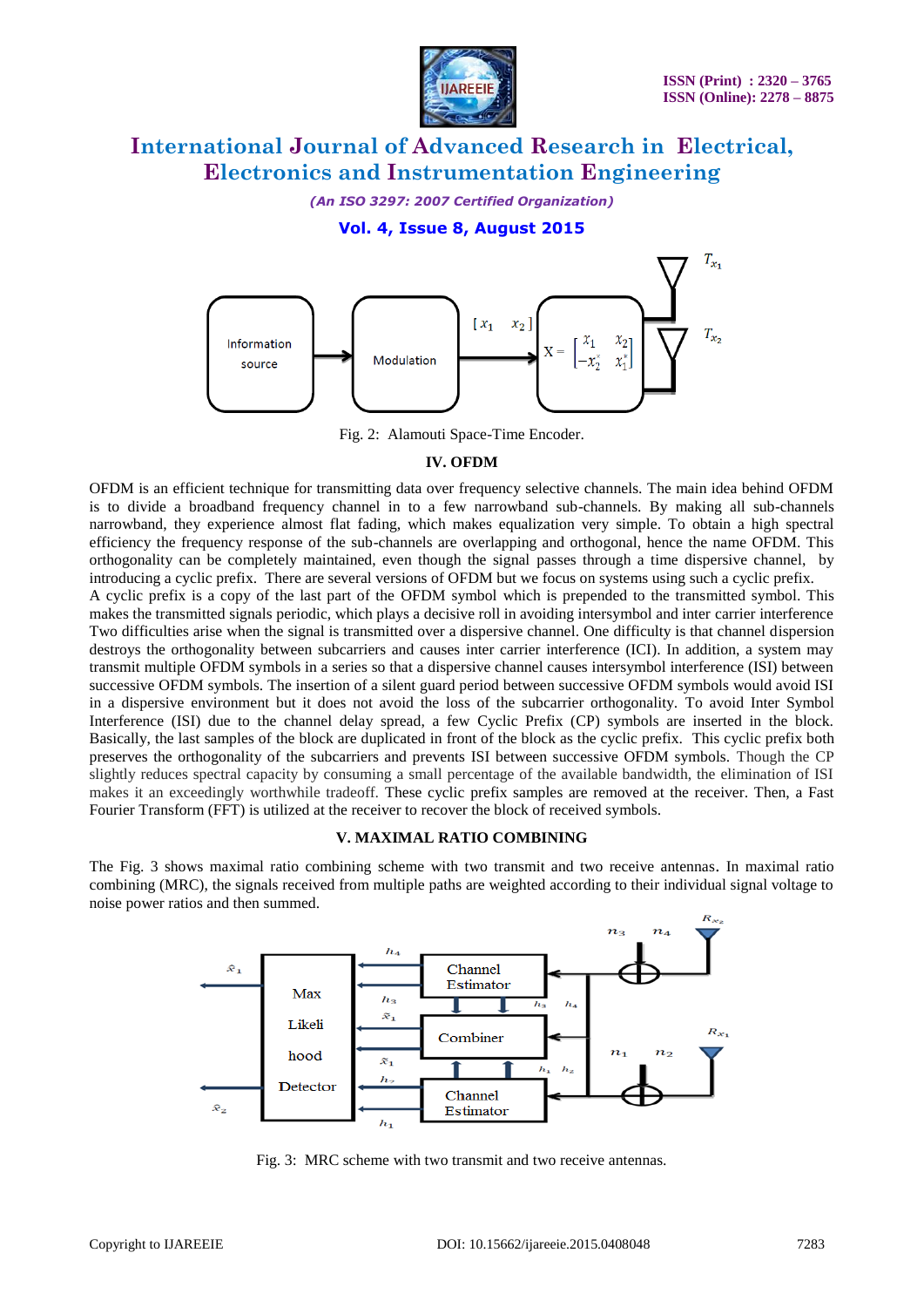

*(An ISO 3297: 2007 Certified Organization)*

## **Vol. 4, Issue 8, August 2015**

The amplitudes and phases of the data signals received are adjusted with the help of digital signal processing in such a way that signal addition leads to gain in the S/N ratio and hence to a better bit error rate. Maximal ratio combining produces an output SNR equal to the sum of individual SNR. Thus it has an advantage of producing an output with an acceptable SNR even when none of the individual signals are themselves acceptable. The output of the receivers is linearly combined in MRC to maximize the instantaneous SNR. The optimum decoder based on likelihood function is known as ML decoder. The ML decoder is not necessarily optimum in the case where the input or code sequences are not equally likely, however it is considered as the best feasible decoding rule. In ML receiver, input symbols are code word spanning space and time where number of code words is finite. In this detection technique, testing is done for all possible code words and then one which best fits the received signal based on the ML criterion is selected for the estimation of code word that was really transmitted.

#### **VI. RESULT AND DISCUSSION**

Here we study the performance of alamouti space time block coded MIMO OFDM with 2 transmits and 2 receive antennas. The bit error rate is plotted with respect to the different values of SNR. It is found that the BER performance of the system decreases with the increase in signal to noise ratio. The Fig. 4 shows that BER of alamouti space time block coded MIMO.



Fig. 4: BER of alamouti coded MIMO OFDM

#### **VII. CONCLUSION**

This paper analyses multiple-input multiple-output (MIMO) systems using Alamouti based space-time block coding technique at the transmitter and maximal ratio combining (MRC) at the receiver. The alamouti scheme is good coding technique for the data transmission by minimizing the error. The alamouti STBC has gained much attention as an effective transmit diversity scheme to provide reliable transmission with high peak data rates to increase the capacity of wireless communication system. At the receiving end, the signals received from multiple paths are weighted and summed in accordance with MRC scheme which provides maximum performance improvement by maximizing the SNR of the MIMO-OFDM system.The 2x 2 MIMO system achieved good performance shown better bit error performance. That is bit error rate also gets reduced. The simulation results are performed in terms of BER & SNR. It is found that the BER performance of the system decreases with the increase in signal to noise ratio. From the simulation result, it is clear that the proposed MIMO OFDM system concatenated with Alamouti STBC and MRC diversity provides maximum SNR improvement with minimum BER.